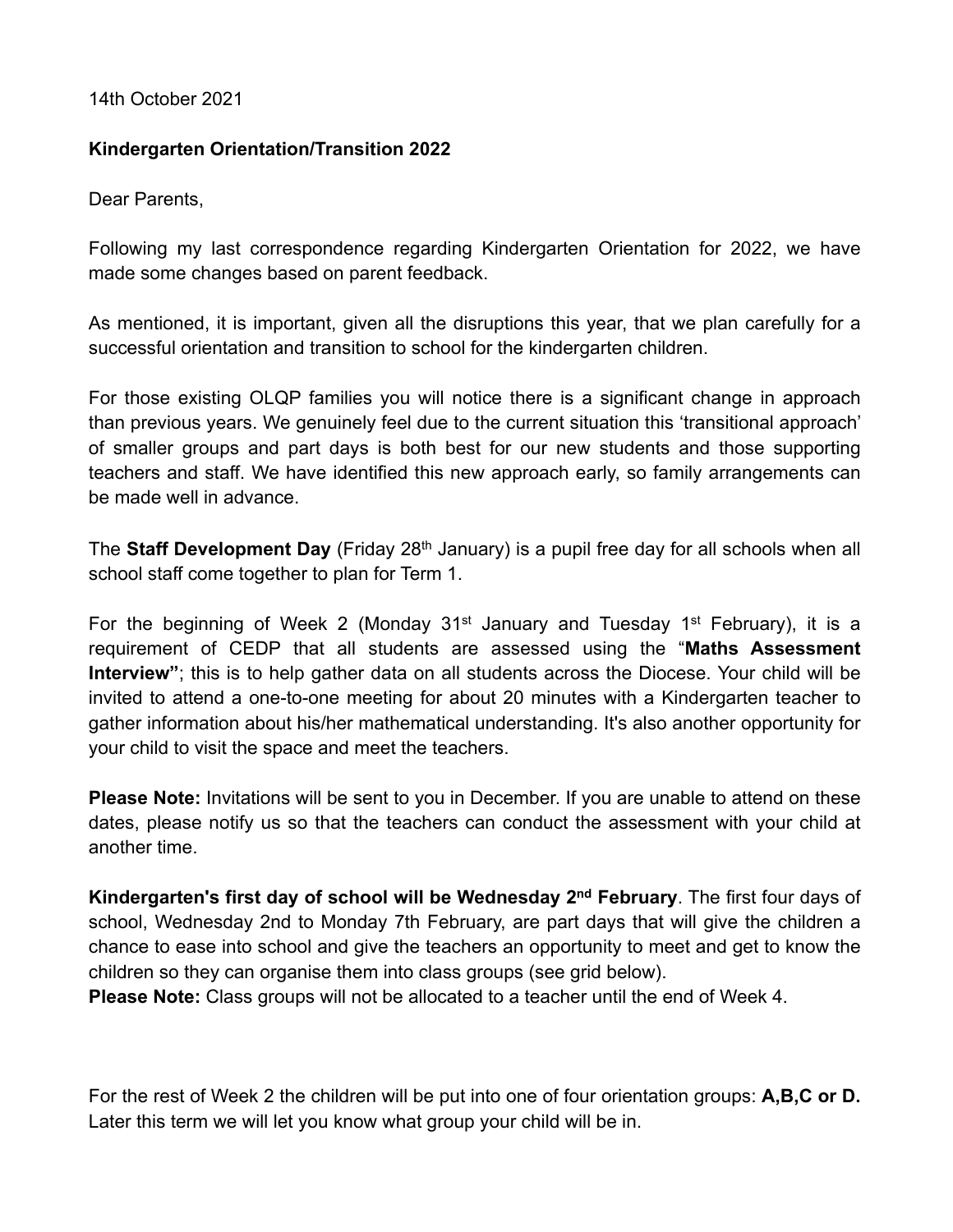On Wednesday 2nd and Thursday 3rd February, the children will attend in groups of 30. Following this they will attend in groups of 60 (Friday  $4<sup>th</sup>$  February and Monday  $7<sup>th</sup>$  February).

From Tuesday  $8<sup>th</sup>$  February, the whole of Kindergarten will attend but only from 8.55am to 2.30pm to allow children to transition gradually. Full days will begin in Week 5 from Monday 21st February 8.55am to 3.05pm.

## **Kindergarten Transition Grid:**

Please see below for the Kindergarten Transition Grid to help outline this process and provide a clear schedule.

For Weeks 3 and 4 we are able to supervise children to 3.05pm if you are unable to pick them up at 2.30pm.

At any stage if you have any problems with the following process, please contact us at: [olqp@parra.catholic.edu.au](mailto:olqp@parra.catholic.edu.au)

## **Online Parent Meetings – Wednesday November 17th**

We will also be conducting some online meetings on Wednesday November 17th. Parents who have experienced orientation in the past will be invited to attend from 5pm to 6pm. Parents who are new to the school can attend from 7pm to 8pm.

More information about this will be sent home soon. No doubt there is a lot of information to digest and quite a few changes to manage in comparison to previous years, therefore these zoom sessions will be a great forum to put your minds at ease and answer any questions you may have about starting school in 2022.

We look forward to seeing all our new families in the new year. Yours faithfully

The Kindergarten Team

Michael Hopley Principal

Term 1 2022